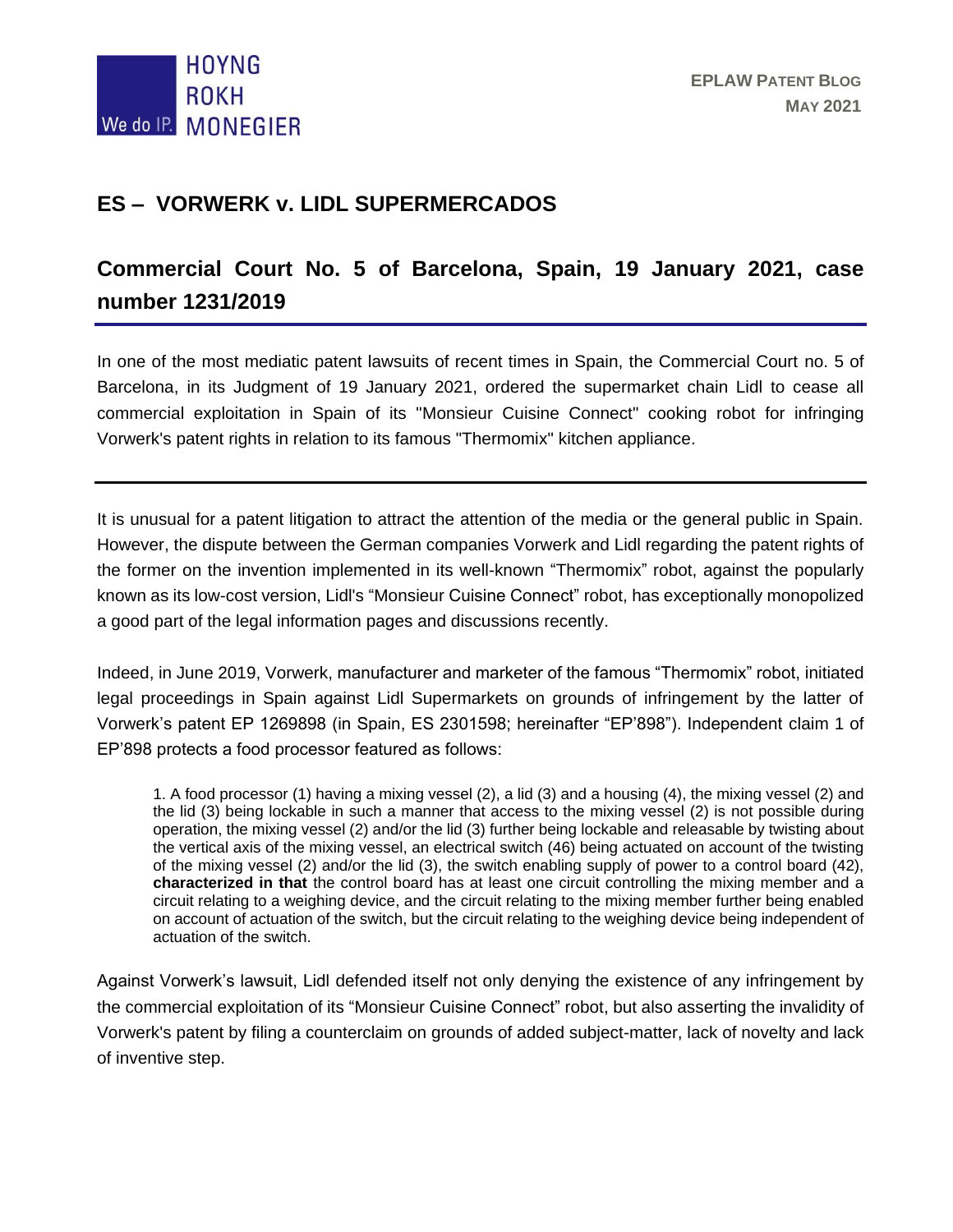In its Judgment of 19 January 2021, Commercial Court no. 5 of Barcelona put an end to the dispute in the first instance dismissing Lidl's invalidity counterclaim and admitting, however, Vorwerk's infringement claim.

In its Judgment, before entering into the assessment of the parties' respective claims, the Court focused on determining the patent scope of protection -namely of claim 1, which was at the heart of the dispute- as a necessary pre-condition for evaluating both the infringement and the invalidity arguments. In this context, the Court considered that it is in the following feature of the protected food processor, read together with the preceding claim features, that the essence of Vorwerk's invention lies:

## **[C1.6] (…) but the circuit relating to the weighing device being independent of actuation of the switch.**

In other words: starting from the recognition that kitchen appliances were already known in the prior art, the Court found that the key in invention lied in the fact that Vorwerk's cooking robot provides circuits that allow the stirring and weighing devices to operate independently from each other. The weighing system is independent of the switch that is activated when the stirring vessel is fixed and the lid is secured on the vessel. In this way, the user can continue to weigh food on the stirring vessel lid regardless of whether or not the stirring mechanism is in operation, just provided the machine is plugged to a power supply.

Established the above, the Court moved on to first analyse the alleged nullity of the patent for including added subject-matter which, according to Lidl, would reside in the two following features of the invention as not deriving from the original application as filed:

[C1.4] characterized in that the control board has at least one circuit controlling the mixing member and a circuit relating to a weighing device,

[C1.5] and the circuit relating to the mixing member further being enabled on account of actuation of the switch,

With respect to feature C1.4, Lidl had alleged that the original description did not state that the weighing device was controlled by a controlling circuit nor that the latter was part of the control board. However, the Court noted that the description of the filed application mentioned that *"an electrical switch is actuated which enables the power supply to a control board, at least with regard to certain functions of the control board"* and that *"the functions of a possible weighing device are preferably independent of the switch position"*. Agreeing with the patentee, the Court found that a skilled person who read the entire description would derive directly and unequivocally that those functions of the weighing mechanism referred to in the description presuppose the existence of a control circuit linked to a control board just as they do appear explicitly in the description in relation to the stirring and heating functions, something logical in a 21st century machine of these characteristics.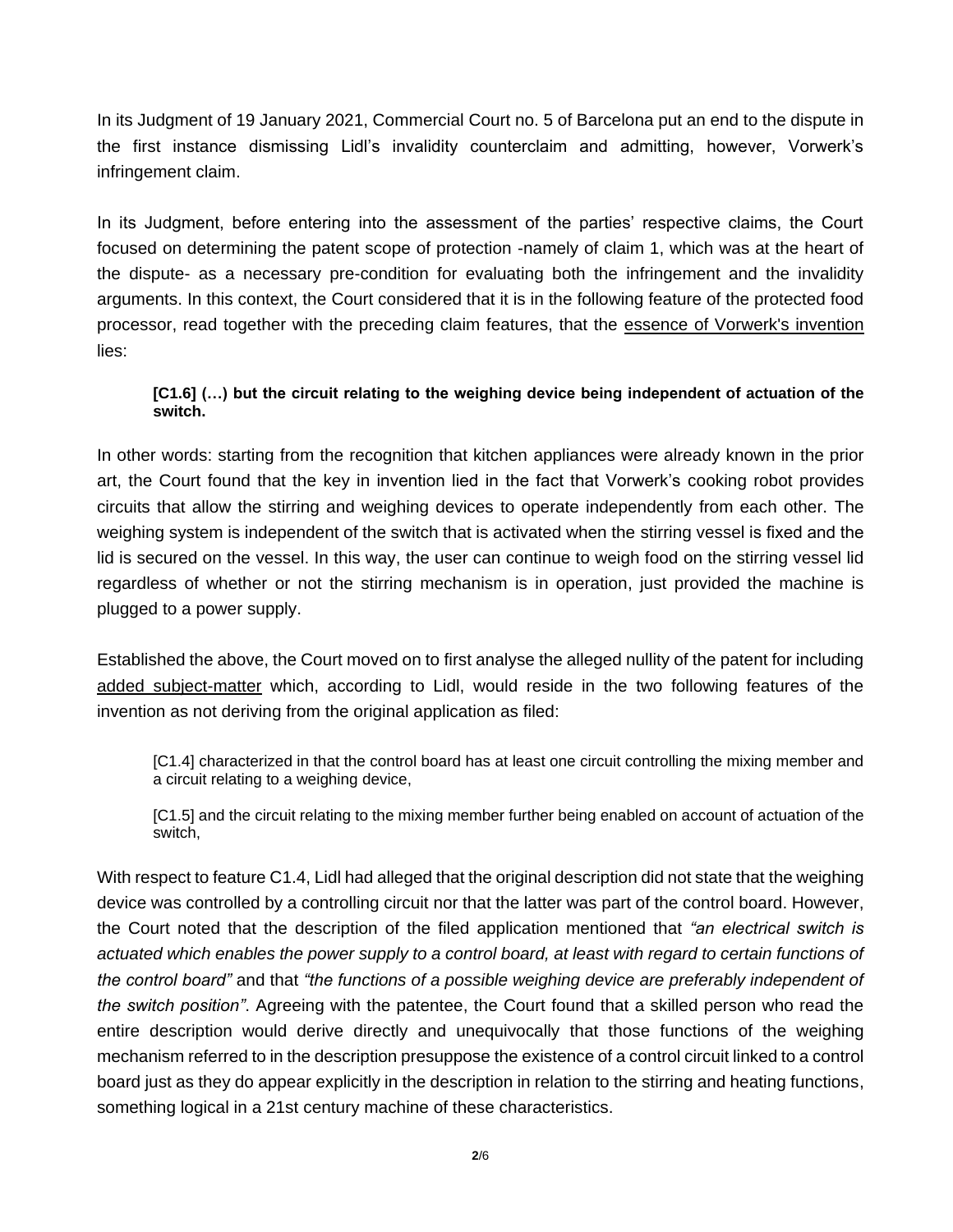As regards feature C1.5, Lidl had alleged that it represented an inadmissible intermediate generalization of the original disclosure, to the extent that, according to the description in the application, activating the switch releases power supply to activate "*at least (…) certain functions of the control board",* exemplifying the description thereafter, as being or possibly being switch-actuated, the mixing mechanism or an optional heater circuit, the latter having been omitted in the claim as granted. However, the Court found, agreeing again with Vorwerk, that no intermediate generalization existed as the heating function -and so the actuation of the switch to release power supply to a heater circuit- was featured as optional in the original description, so the claim actually narrowed what had been disclosed in the original application.

Turning then to the assessment of the alleged lack of novelty in EP'898, this challenge had actually been abandoned by Lidl at the trial hearing, as its expert had admitted that claim feature C1.1:

[C1.1] A food processor (1) having a mixing vessel (2), a lid (3) and a housing (4), the mixing vessel (2) and the lid (3) being lockable in such a manner that access to the mixing vessel (2) is not possible during operation

was missing in the allegedly novelty-destroying document, Braun's patent US 5329069. Nonetheless, the Court also went through the novelty attack to finally state that feature C1.6 -seen above as comprising the essence of the invention, according to the Court- was also not present in Braun's patent, despite the fact that, as mentioned, Lidl was not pursuing this challenge any longer.

The Court then went on to analyse the inventive step challenge raised by Lidl, applying to that end the "problem-solution approach".

The first obviousness challenge started from Braun's patent mentioned above as the closest prior art document. Given that feature C1.1 had been admitted to be absent from Braun's patent, this was reason enough for the Court to reject this challenge. The Court noted indeed that kitchen appliances having this feature ("A food processor (1) having a mixing vessel (2), a lid (3) and a housing (4), the mixing vessel (2) and the lid (3) being lockable in such a manner that access to the mixing vessel (2) is not possible during operation"), were already known in the prior art. The analysis therefore departed from a state of the art very distant from the invention, even beyond the prior art described in the EP'898 patent itself. The Court thus wondered why one should start from a prior art document lacking feature C1.1 when there were already kitchen machines in the prior art with that feature.

The first attack rejected, the Court focused on the second combination of documents defended by Lidl, wherein Philips's patent EP 0638273 was regarded as the closest prior art document combined with either the Braun's patent or Ronic's French patent FR 2651982.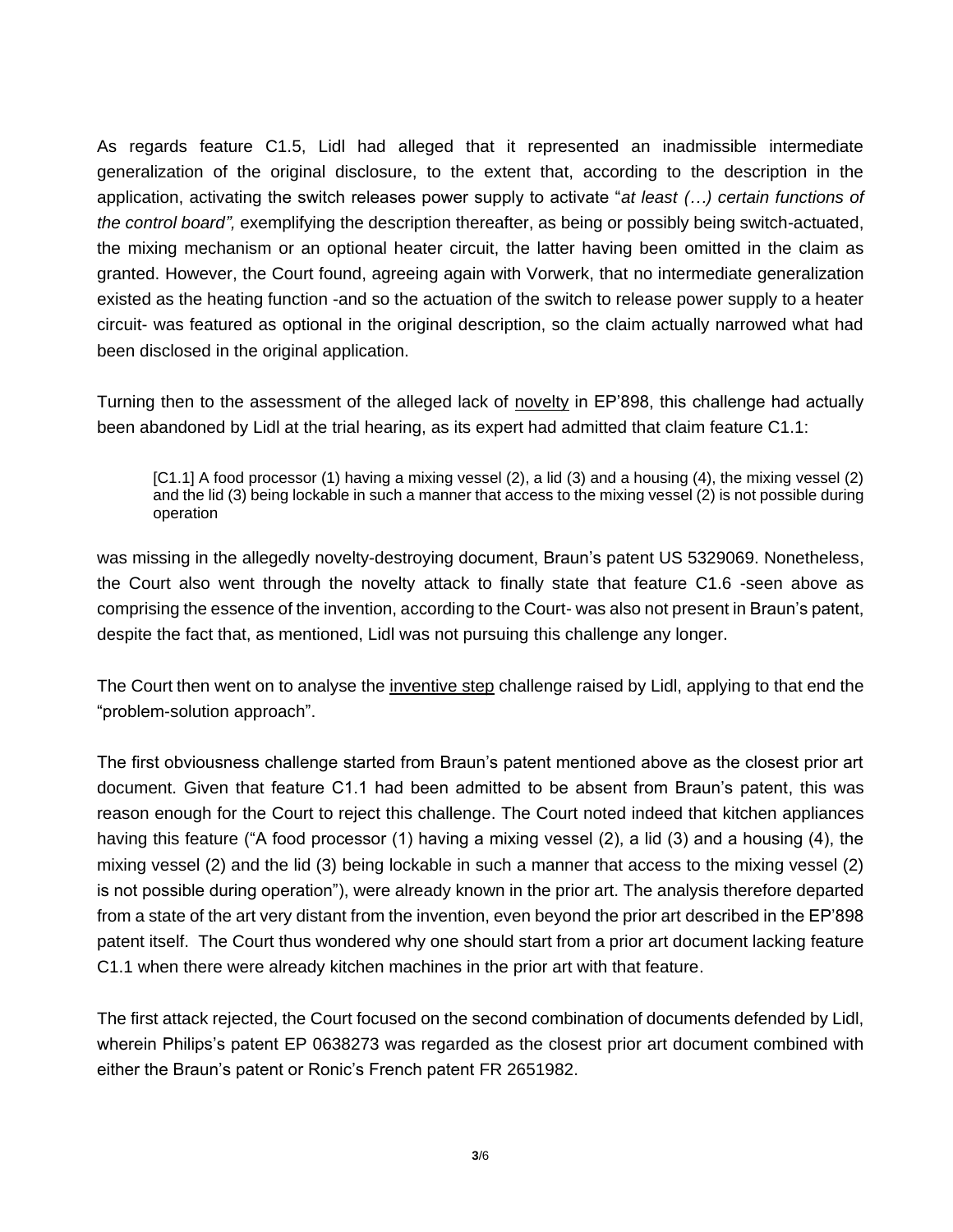The parties agreed that the difference between the invention and the Philips' patent lied in the fact that the latter lacked a circuit relating to a weighing device (as featured in C1.4), for which this could not be independent of actuation of the switch either (as featured in C1.6). Similarly, it was undisputed that the technical effect produced by this difference was that the appliance of Vorwerk's patent claim 1 allowed to weigh food in the stirring vessel regardless of the state of the switch, the processing and weighing functions being independent from each other .

The Court thus identified the objective technical problem as *how to perform the weighing of food in the mixing vessel regardless of the status of the switch*, as stated in the patent description itself, further recalling that the objective technical problem to be solved shall always be the same even where different starting points are taken to arrive at the invention.

Finally, in the last step of the problem-solution approach, in determining whether the invention would have been obvious to the eyes of a skilled person starting from the premises above, the Court possibly made the most interesting findings in the Judgment, in application of the so-called "could-would" approach.

The Court observed that the Braun's patent described cooking robots provided with weighing devices with an electrical circuit connected to an electrical power source. On the other hand, it noted that the Ronic's patent described cooking robots that, in addition to processing food, allowed weighing with an electrical circuit with two buttons. However, what the Court found most important was that both documents *"take for granted and assume as a matter of course"* that weighing is done before or after food processing (Braun) or that the weighing function cannot be activated if in while processing food (Ronic).

Thus, agreeing with Vorwerk's expert, the Court found that neither of these two documents even suggested that getting a machine that was capable of processing and weighing food as two independent functions was a technical problem to be solved. Endorsing the words of Vorwerk's expert, the Court emphasized what was perhaps the key to this case: *"What now seems so easy - that I can cook while I'm weighing - once seemed impossible, so impossible that it was not even desired"*.

In this respect, the Court noted that the solution offered by Vorwerk's patent was actually very simple, so that any technical expert *could* have arrived to it. However, that was not the question, but instead whether the expert *would* have actually made it. And this was not the case here: in the Court's view, Lidl had not justified how starting from the Philips' patent a skilled person would have combined its teachings with those in Braun or Ronic or how he would have thus arrived at Vorwerk's invention, much less when none of these two had even insinuated that it would be a technical challenge to create a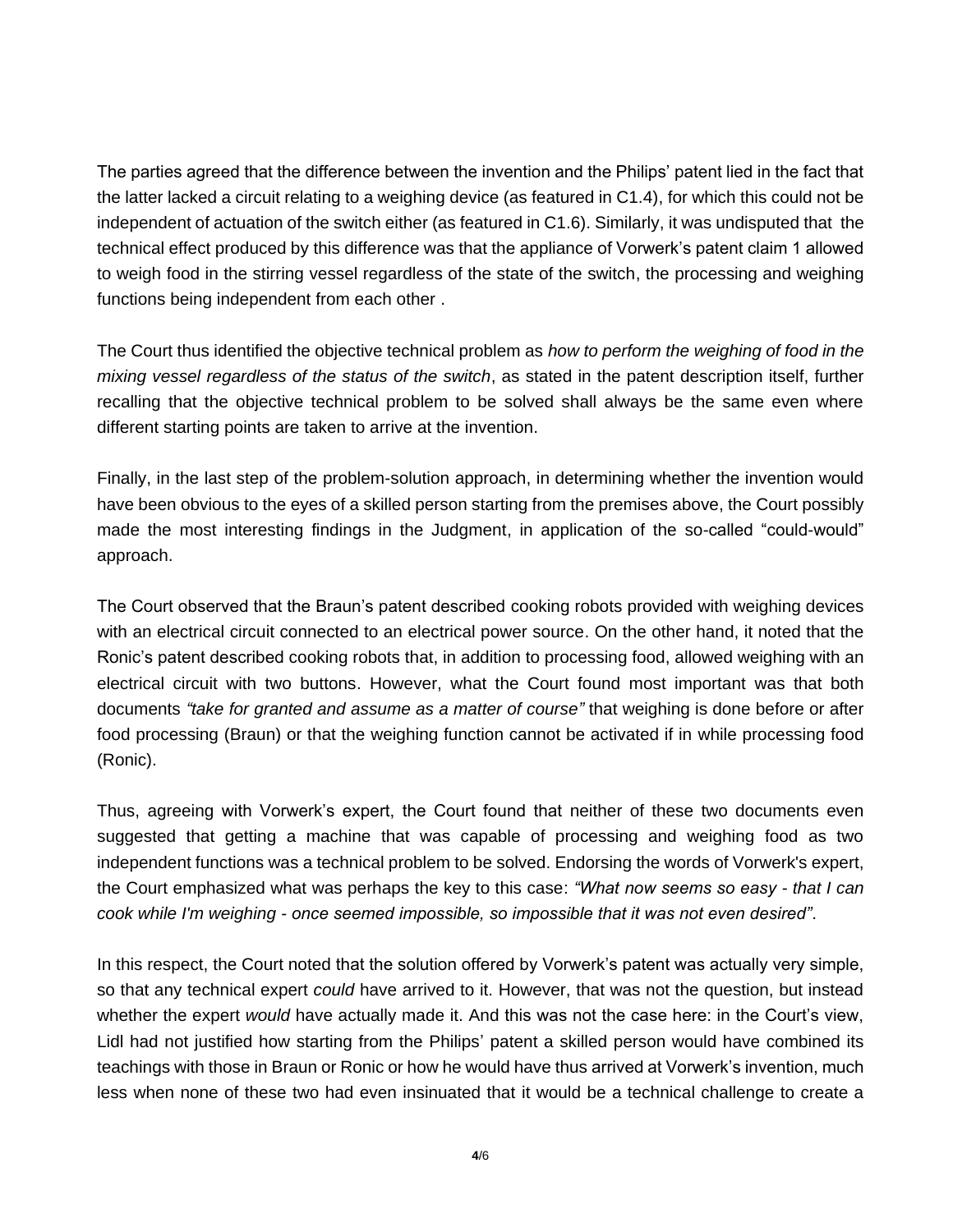cooking machine that, in addition to processing, would allow to weigh food by independently activating both functions. Simply, there was not even the motivation to come up with the invention, so it could not be obvious.

All the grounds for invalidity raised by Lidl in its counterclaim having been dismissed, the Court entered into the assessment of Vorwerk's infringement arguments against Lidl's "Monsieur Cuisine Connect" robot. The dispute in this respect just focused on one claim feature:

[C1.1] A food processor (1) having a mixing vessel (2), a lid (3) and a housing (4), the mixing vessel (2) and the lid (3) being lockable in such a manner that access to the mixing vessel (2) is not possible during operation

Lidl defended a certain construction of this feature to deny infringement with which, however, the Court did not agree: Lidl and its expert had contended that, according to the claim, in order to be able to intervene inside the stirring vessel, the stirring mechanism must first be stopped and once it is stopped, the lid of the stirring vessel can be unlocked or released by a user. However, the Court rejected this interpretation based on several arguments:

- "Unlock" and "remove" the lid were used as equal terms where they are different and claim 1 even also referred to the first of them.
- Neither the claims or the description disclosed a sequence of steps as that maintained by Lidl.
- This was a partial and biased interpretation that ignored the rest of the features of claim 1.

Hence, making an integrative interpretation considering the remaining claim features, this element should be read, in the Court's opinion, in the sense that, when the lid is unlocked/released by rotation around the vertical axis of the stirring vessel, the stirring mechanism is interrupted for safety reasons; hence, when the lid is locked by rotation, this rotation position defines the stirring vessel operating position so that no intervention inside the stirring vessel is possible during operation.

Bearing the above interpretation in mind, the Court found that the technical evidence provided by Vorwerk proved indeed that Lidl's robot implemented the same and thus infringed Vorwerk's rights of the EP'898 patent. And the above conclusion was not altered by other arguments also put forward by Lidl to reject the infringement, including certain statements made in the instructions manual of its robot, or the presence of a filing orifice in it purportedly avoiding compliance with feature C1.1.

Consequently, the Court declared Vorwerk's EP'898 patent valid and infringed and, while dismissing Lidl's invalidity counterclaim, it admitted Vorwerk's infringement claim ordering Lidl to cease any commercial exploitation of the "Monsieur Cuisine Connect" robot subject of the dispute, to withdraw from trade any units thereof in its possession or in possession of its distributors, to withdraw any related commercial and advertising materials reproducing the same, to refrain thereafter from exploiting any